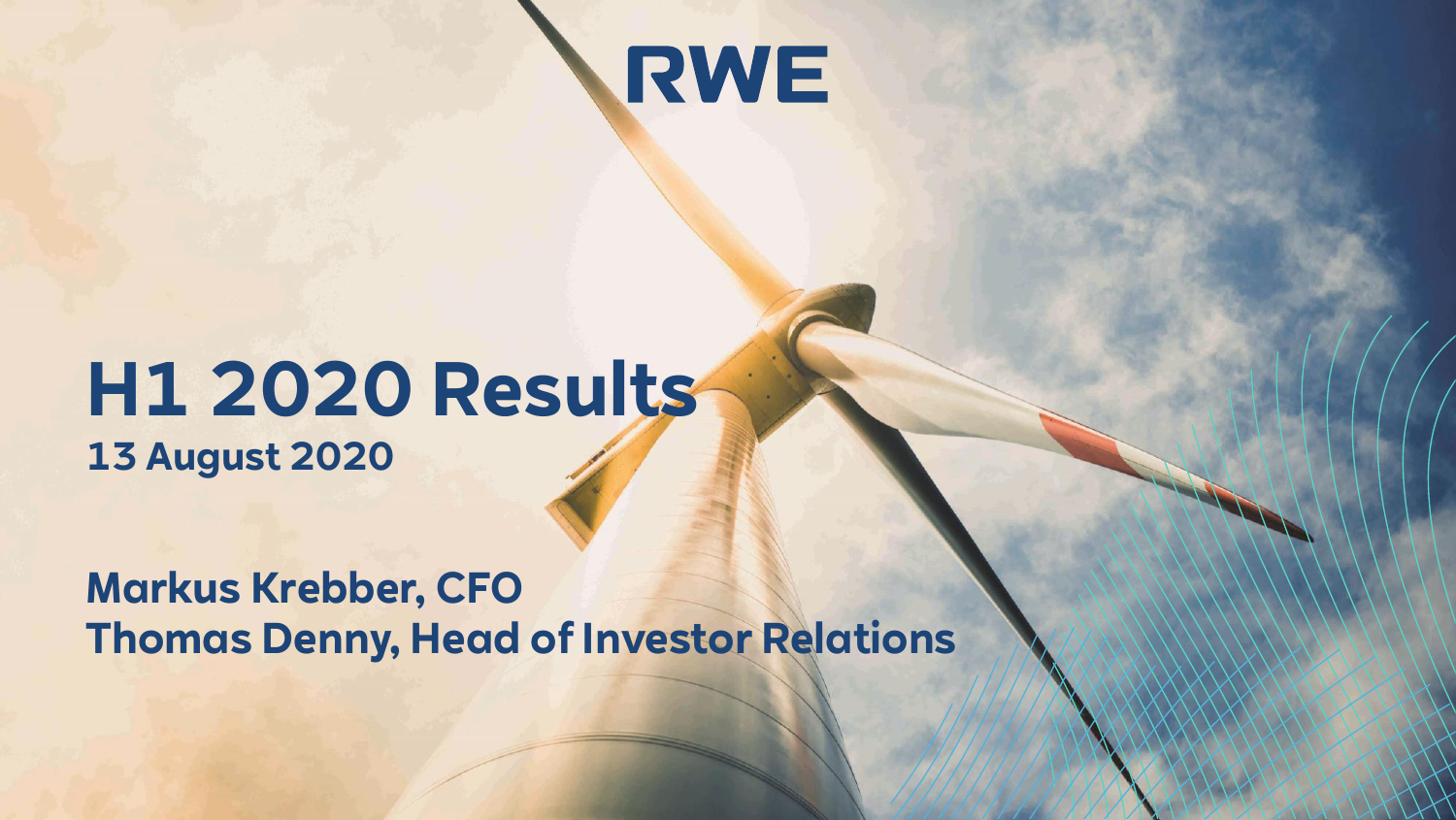### **Disclaimer**

This document contains forward-looking statements. These statements are based on the current views, expectations, assumptions and information of the management, and are based on information currently available to the management. Forward-looking statements shall not be construed as a promise for the materialisation of future results and developments and involve known and unknown risks and uncertainties. Actual results, performance or events may differ materially from those described in such statements due to, among other things, changes in the general economic and competitive environment, risks associated with capital markets, currency exchange rate fluctuations, changes in international and national laws and regulations, in particular with respect to tax laws and regulations, affecting the Company, and other factors. Neither the Company nor any of its affiliates assumes any obligations to update any forward-looking statements.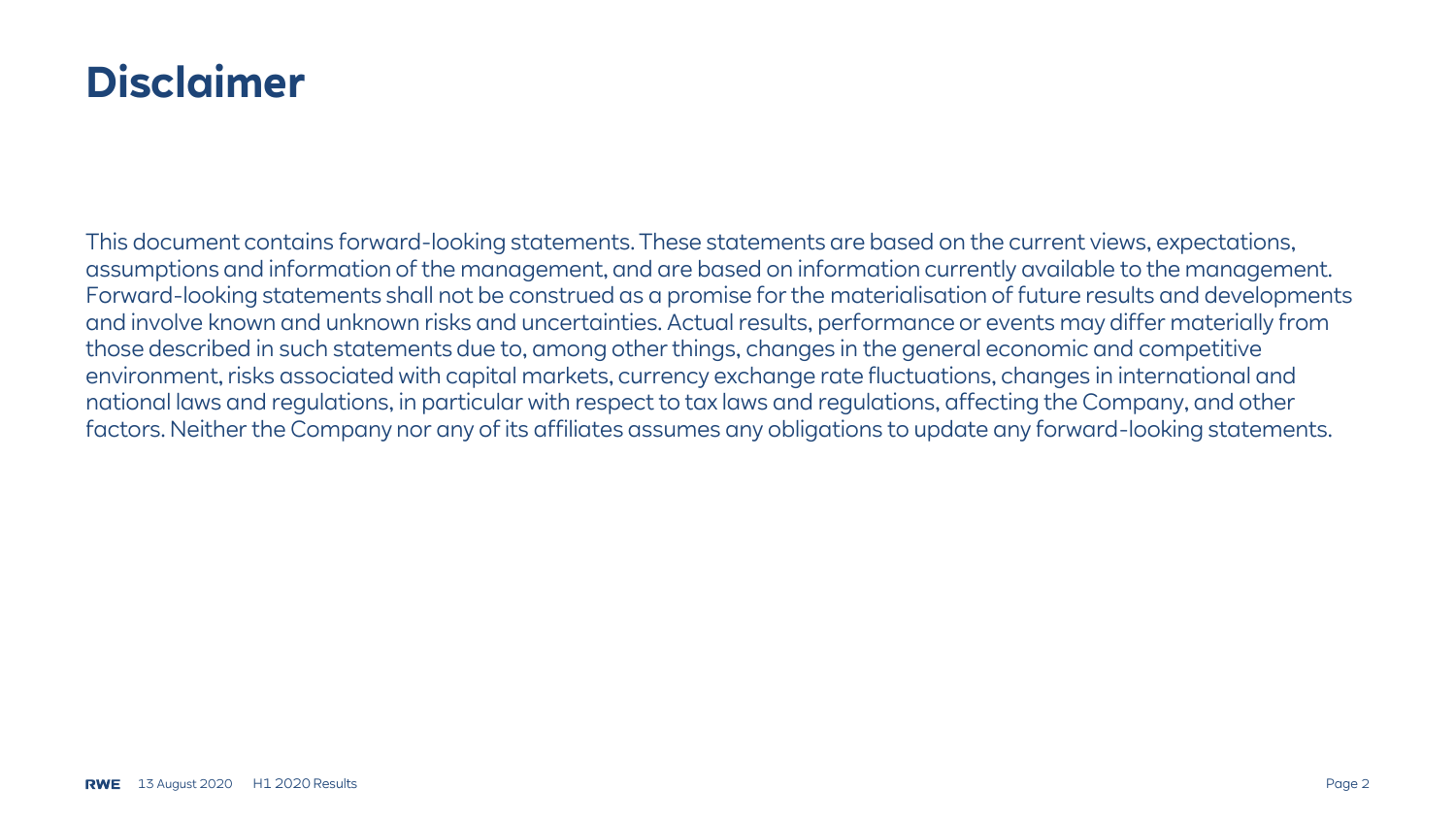### **Successful first half 2020 – continuous improvement of renewables pipeline and FY outlook confirmed**

- **Adj. EBITDA** for core business up ~9% to €1.5bn versus pro forma 2019, adj. EBITDA of RWE Group at €1.8bn
- **FY2020 outlook** and dividend target of €0.85 per share confirmed. Adj. EBITDA for core business and Group to be at the upper end of guidance
- **Net debt** at ~€7.8bn at the end of June in line with expectations. Leverage factor of 3.0x (net debt/core adj. EBITDA) at year end envisaged
- Final step of transaction with E.ON closed. **Full legal & HR integration completed**
- **Broad market entry France:** Onshore Wind/Solar **development pipeline of 2.7 GW** to be acquired from Nordex
- **German Coal Phaseout Act** becomes law **clear path** for RWE on **how to exit** coal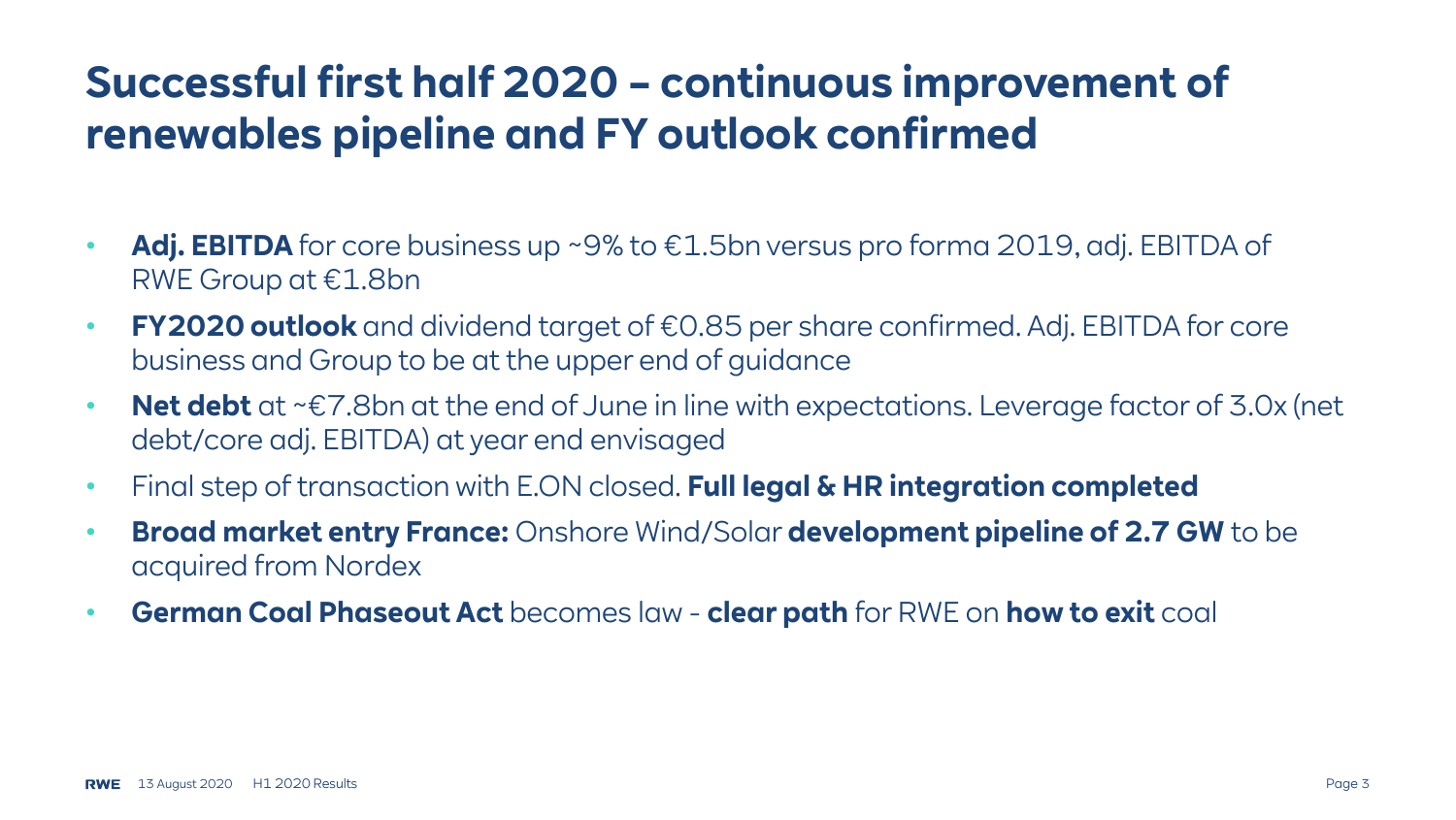### **Deal to acquire Nordex's 2.7 GW European Onshore Wind/Solar development pipeline underpins future growth ambitions**

#### **We strengthen our European market presence in Onshore Wind/Solar**



- **Market entry** in France, an attractive renewables market with ambitious build-out targets by 2030
- **Experienced team** of more than 70 professionals mostly based in France will join RWE upon completion of the transaction
- **Well balanced pipeline** in France, Spain, Sweden and Poland across different development stages – commissioning of approx. 500 MW by 2025
- Approx. 230 MW with secured CfDs or CR2017 tariffs
- **Closing** expected **before year end 2020** following receipt of customary approvals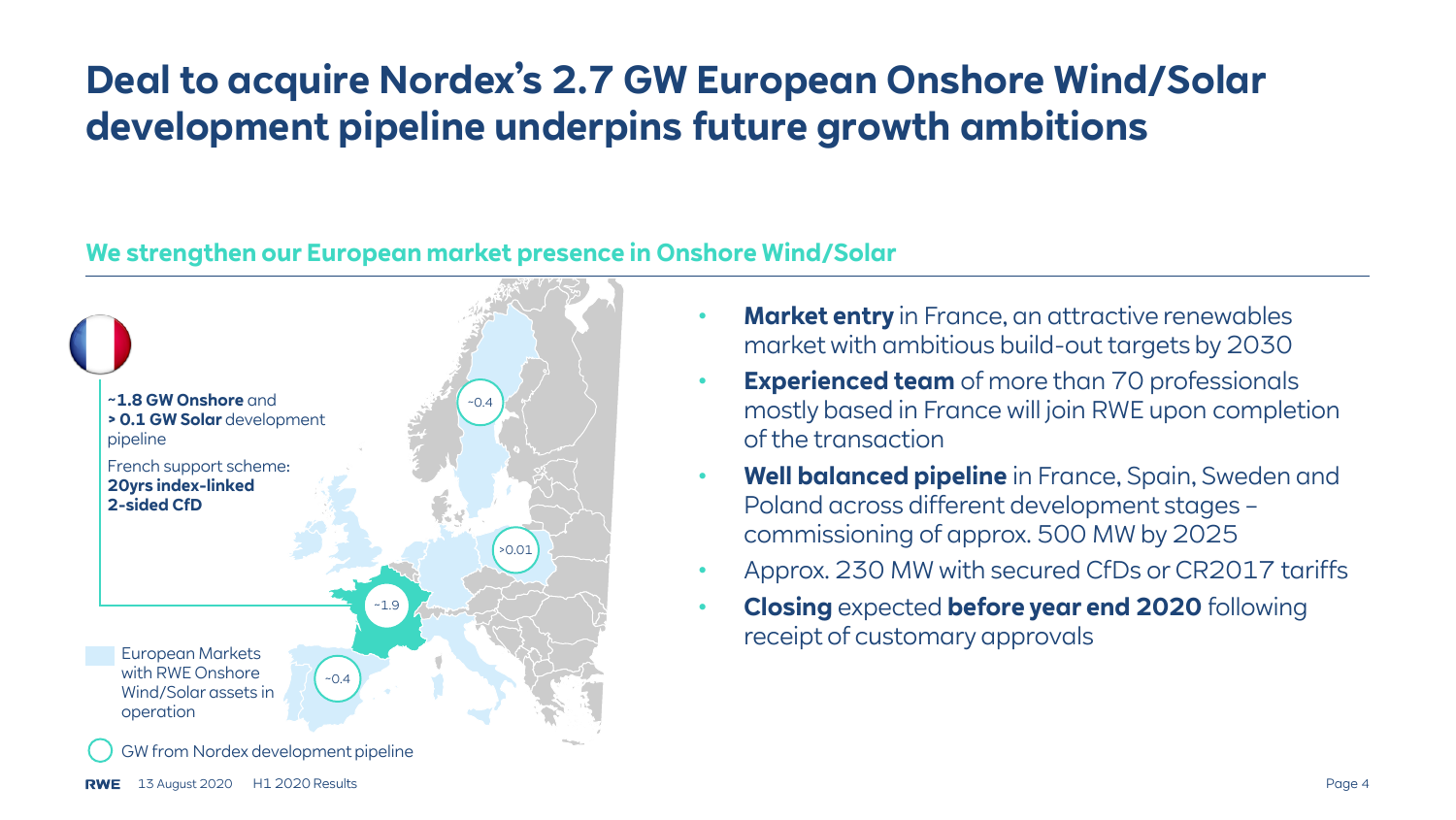### **Adj. EBITDA of core business on the rise to €1.5bn in H1**

#### **Core adj. EBITDA H1 2020 vs. H1 2019 pro forma,** € million



- Excellent wind conditions in Q1 push **Offshore Wind** earnings to high level in H1
- Capacity additions and good wind conditions strengthen earnings at **Onshore Wind/Solar**
- Increase in result at **Hydro/Biomass/Gas** mainly due to GB capacity payments
- **Supply & Trading** puts in a strong performance

**Adj. EBITDA for RWE Group**, incl. Coal/Nuclear amounts to **€1,807 million (+18%) in H1 2020**

Note: pro forma adj. EBITDA according to new business segments and inclusion of assets acquired from E.ON for full FY2019.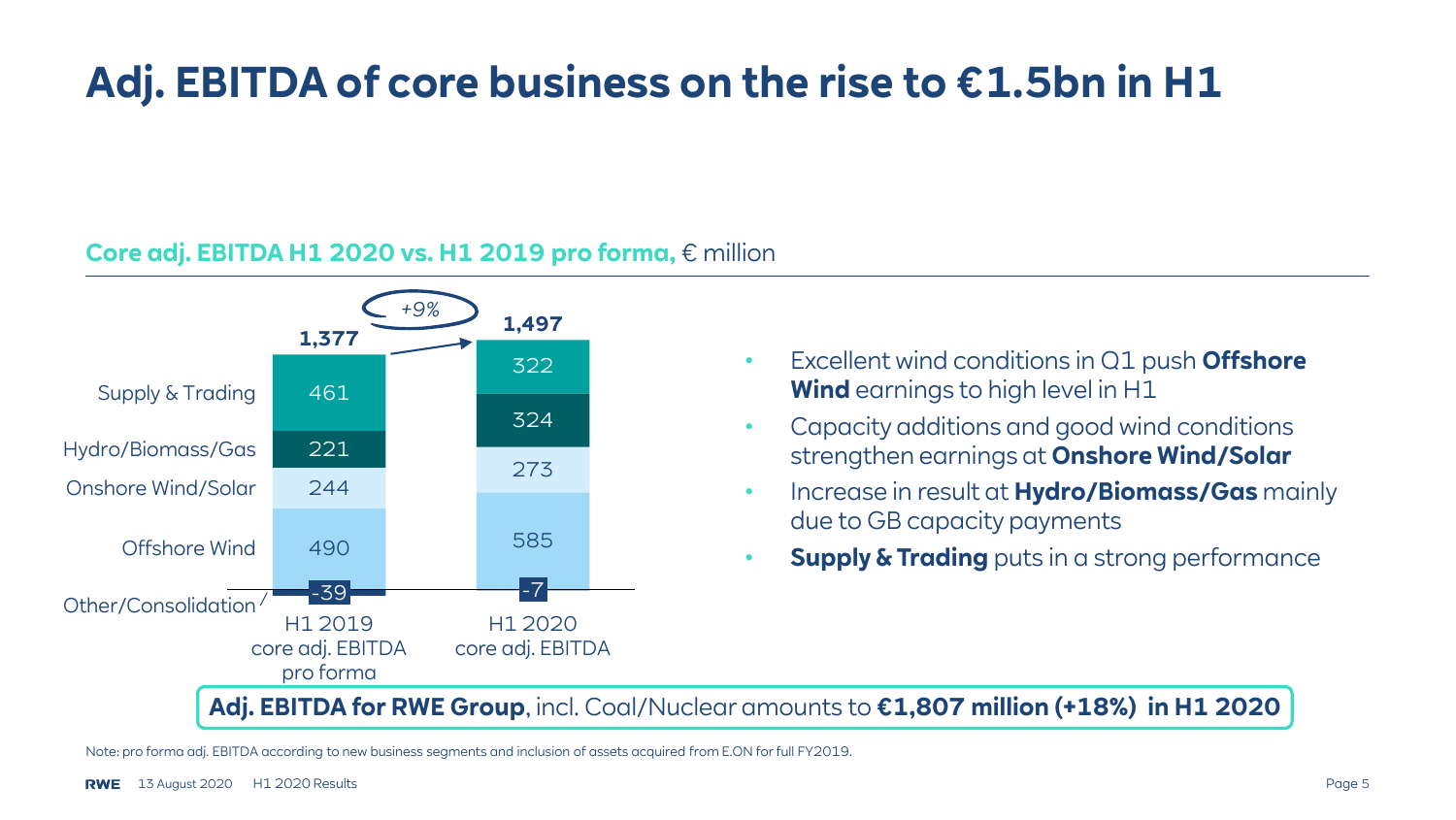### **Further investment decisions for onshore and solar projects of ~200 MW – on track to reach >13 GW target**

**Wind/Solar installed capacity increases to 8.9 GW and further 3.1 GW under construction/FID H1 2020**



Note: Additional 30 MW installed capacity from batteries as well as battery projects of 109 MW under construction/FID. | Excluding capacity addition from the Nordex development pipeline. Rounding differences may occur.

Core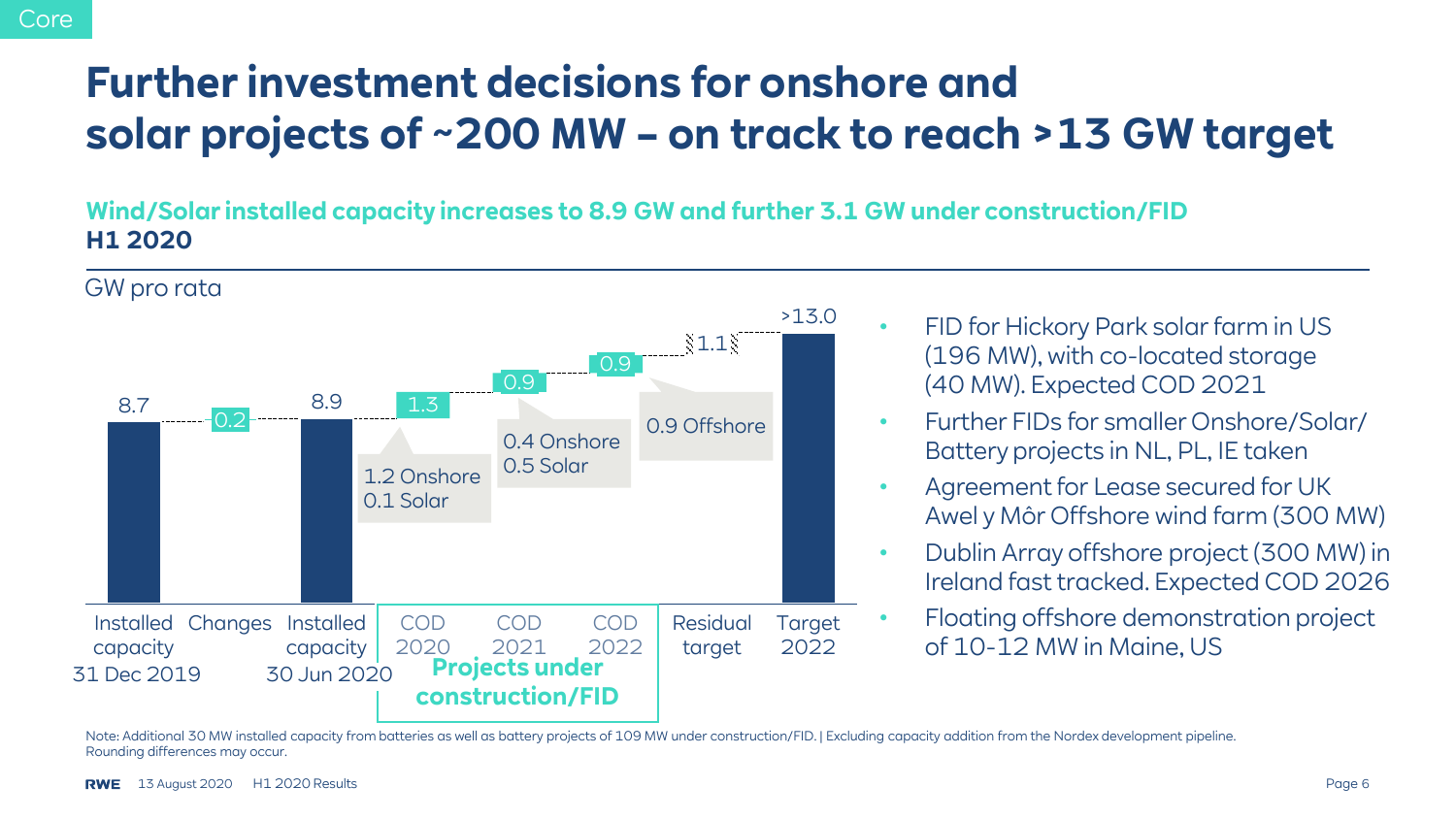### **Where are we with our major construction projects?**

|                      | Coffshore Wind                                                                                                                                            |                                                                                                       |                                                                                        | Onshore Wind                           |                                                                                                                                                                                                   |                                                                                                                                                                               |                                                                                                                                                                    |
|----------------------|-----------------------------------------------------------------------------------------------------------------------------------------------------------|-------------------------------------------------------------------------------------------------------|----------------------------------------------------------------------------------------|----------------------------------------|---------------------------------------------------------------------------------------------------------------------------------------------------------------------------------------------------|-------------------------------------------------------------------------------------------------------------------------------------------------------------------------------|--------------------------------------------------------------------------------------------------------------------------------------------------------------------|
| <b>Project</b>       | <b>Triton Knoll</b>                                                                                                                                       | <b>Kaskasi</b>                                                                                        | <b>Clocaenog Forest</b>                                                                | <b>Cranell</b>                         | <b>Big Raymond</b>                                                                                                                                                                                | <b>Scioto Ridge</b>                                                                                                                                                           | <b>Limondale</b>                                                                                                                                                   |
| Country              | <b>SIA</b><br>ZIP                                                                                                                                         |                                                                                                       | <b>AR</b><br>Tr                                                                        |                                        |                                                                                                                                                                                                   |                                                                                                                                                                               | $\frac{1}{\sqrt{K}}$                                                                                                                                               |
| Capacity<br>pro rata | 509 MW                                                                                                                                                    | 342 MW                                                                                                | <b>96 MW</b>                                                                           | 220 MW                                 | 440 MW                                                                                                                                                                                            | <b>250 MW</b>                                                                                                                                                                 | 249 MW                                                                                                                                                             |
| <b>Expected COD</b>  | 01 20 22                                                                                                                                                  | Q4 2022                                                                                               | 03 20 20<br>prev. Q2 2020                                                              | 03 20 20<br>prev. Q2 2020              | 04 2020 and<br>01 2021 <sup>1</sup>                                                                                                                                                               | 04 20 20                                                                                                                                                                      | 01 20 21<br>prev. Q4 2020                                                                                                                                          |
| <b>Status</b>        | Construction -<br>on track                                                                                                                                | <b>Preparation Phase</b>                                                                              | <b>Commissioning Phase</b>                                                             | <b>Commissioning Phase</b>             | Construction -<br>slightly delayed                                                                                                                                                                | Construction -<br>on track                                                                                                                                                    | <b>Commissioning Phase</b>                                                                                                                                         |
| Comments             | Offshore<br>construction<br>ongoing with<br>cables, substations<br>and foundations<br>all progressing in<br>advance of turbine<br>installation in<br>2021 | Contracts signed<br>with main<br>suppliers; offshore<br>construction works<br>to start in<br>03 20 21 | All turbines<br>generating, final<br>wind farm testing<br>and final COD<br>outstanding | Grid availability<br>has been achieved | Construction work<br>progressing. All<br>long lead time<br>balance of plant<br>equipment and<br>material is on site.<br>COVID-19 related<br>supply chain issue<br>on portion of<br>turbine supply | <b>Construction work</b><br>ongoing. Turbine<br>erection is<br>progressing. Grid<br>availability has<br>been achieved and<br>turbine commis-<br>sioning will begin<br>shortly | <b>Registration has</b><br>been received by<br>the grid operator<br>and the hold point<br>testing as well as<br>final commission-<br>ning process is<br>commencing |

<sup>1</sup> Gradual commissioning process: Raymond East, 200 MW expected COD Q4 2020, Raymond West, 240 MW expected COD Q1 2021. | Note: Construction including pre-construction/preparation works.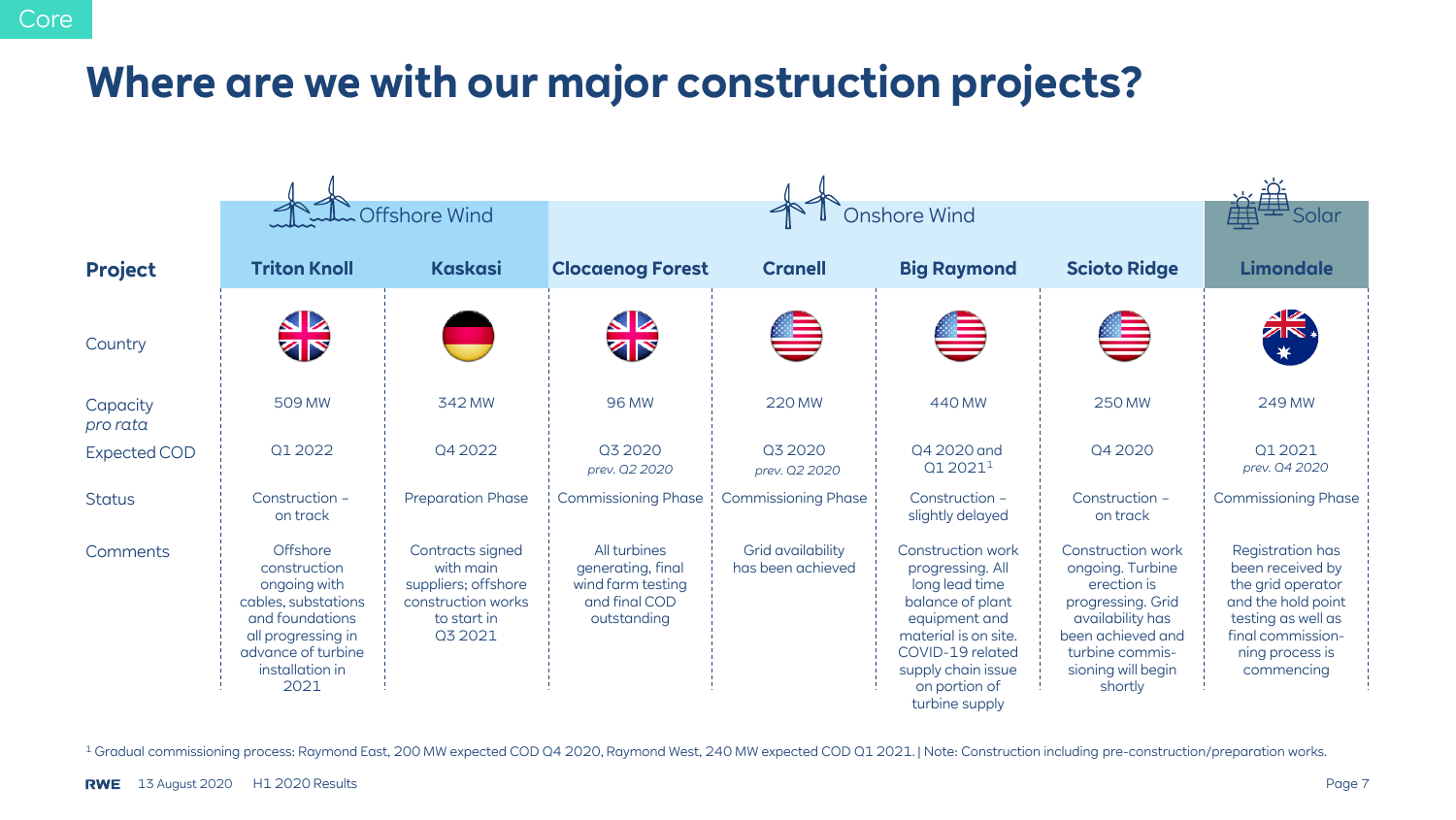### **Offshore Wind: Earnings on the up thanks to excellent wind conditions in Q1**

#### **Key financials H1 - Offshore Wind**

| $\epsilon$ million                  | H1 2020 | pro forma<br>H1 2019 | change |  |
|-------------------------------------|---------|----------------------|--------|--|
| <b>Adj. EBITDA</b>                  | 585     | 490                  | +95    |  |
| t/o non-recurring items             |         |                      |        |  |
| Depreciation                        | $-184$  | $-191$               | $+7$   |  |
| Adj. EBIT                           | 401     | 299                  | $+102$ |  |
| t/o non-recurring items             |         |                      |        |  |
| Gross cash investments <sup>1</sup> | $-316$  | n.a.                 | n.a.   |  |
| Gross cash divestments <sup>1</sup> | +83     | n.a.                 | n.a.   |  |

#### **H1 2020 vs. H1 2019** pro forma

**Stronger performance on the back of above** average wind speeds in Q1 2020

#### **Outlook 2020 vs. FY 2019** pro forma

Outlook 2020 **€900 – 1,100m**

**O** Normalised weather conditions for the remainder of the year assumed versus low wind levels in 2019

1 Gross cash (di-)investments: Sum of (di-)investments in (in-)tangible and financial assets, loans to non-consolidated affiliates and capital measures. | Note: pro forma - new business segments and inclusion of assets acquired from E.ON for full FY2019.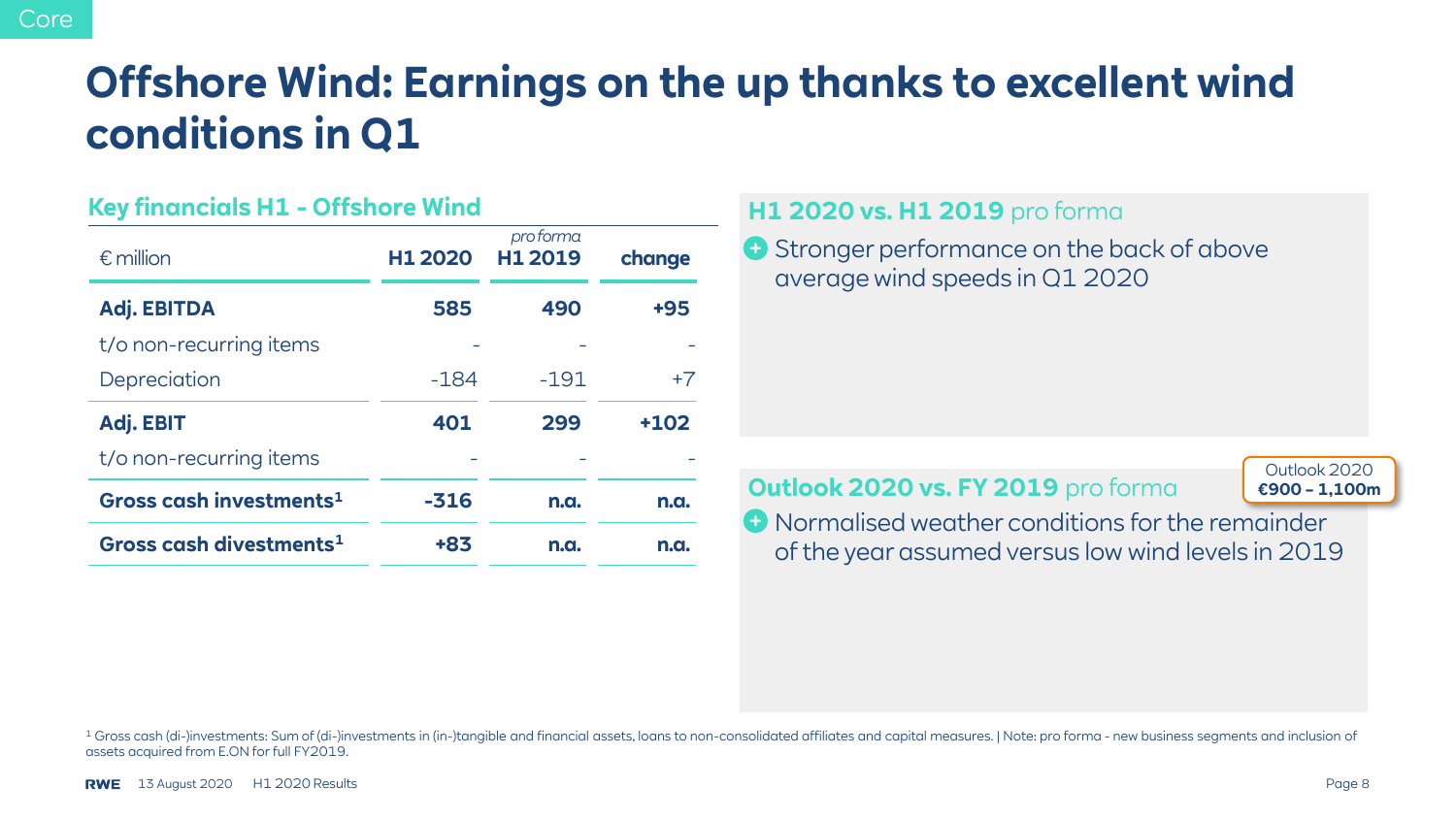### **Onshore Wind/Solar: Solid earnings in H1 on the back of capacity additions and better weather conditions**

| Key financials H1 - Onshore Wind/Solar |         |                      |        |  |
|----------------------------------------|---------|----------------------|--------|--|
| $\epsilon$ million                     | H1 2020 | pro forma<br>H1 2019 | change |  |
| <b>Adj. EBITDA</b>                     | 273     | 244                  | $+29$  |  |
| t/o non-recurring items                |         |                      |        |  |
| Depreciation                           | $-188$  | $-168$               | $-20$  |  |
| Adj. EBIT                              | 85      | 76                   | +9     |  |
| t/o non-recurring items                |         |                      |        |  |
| Gross cash investments $1$             | -545    | n.a.                 | n.a.   |  |
| Gross cash divestments <sup>1</sup>    | $+21$   | n.a.                 | n.a.   |  |
|                                        |         |                      |        |  |

#### **H1 2020 vs. H1 2019** pro forma

- Increased capacity in Onshore Wind/Solar, Europe and US
- **Higher earnings in Europe from above average** weather conditions in Q1 2020

**Outlook 2020 vs. FY 2019** pro forma

Outlook 2020 **€500 – 600m**

- **D** Increased capacity in Onshore Wind/Solar in Europe and US
- Normalised weather conditions for the remainder of the year assumed versus low wind levels in 2019
- Construction delays, mainly at US assets due to Covid-19

1 Gross cash (di-)investments: Sum of (di-)investments in (in-)tangible and financial assets, loans to non-consolidated affiliates and capital measures. | Note: pro forma - new business segments and inclusion of assets acquired from E.ON for full FY2019.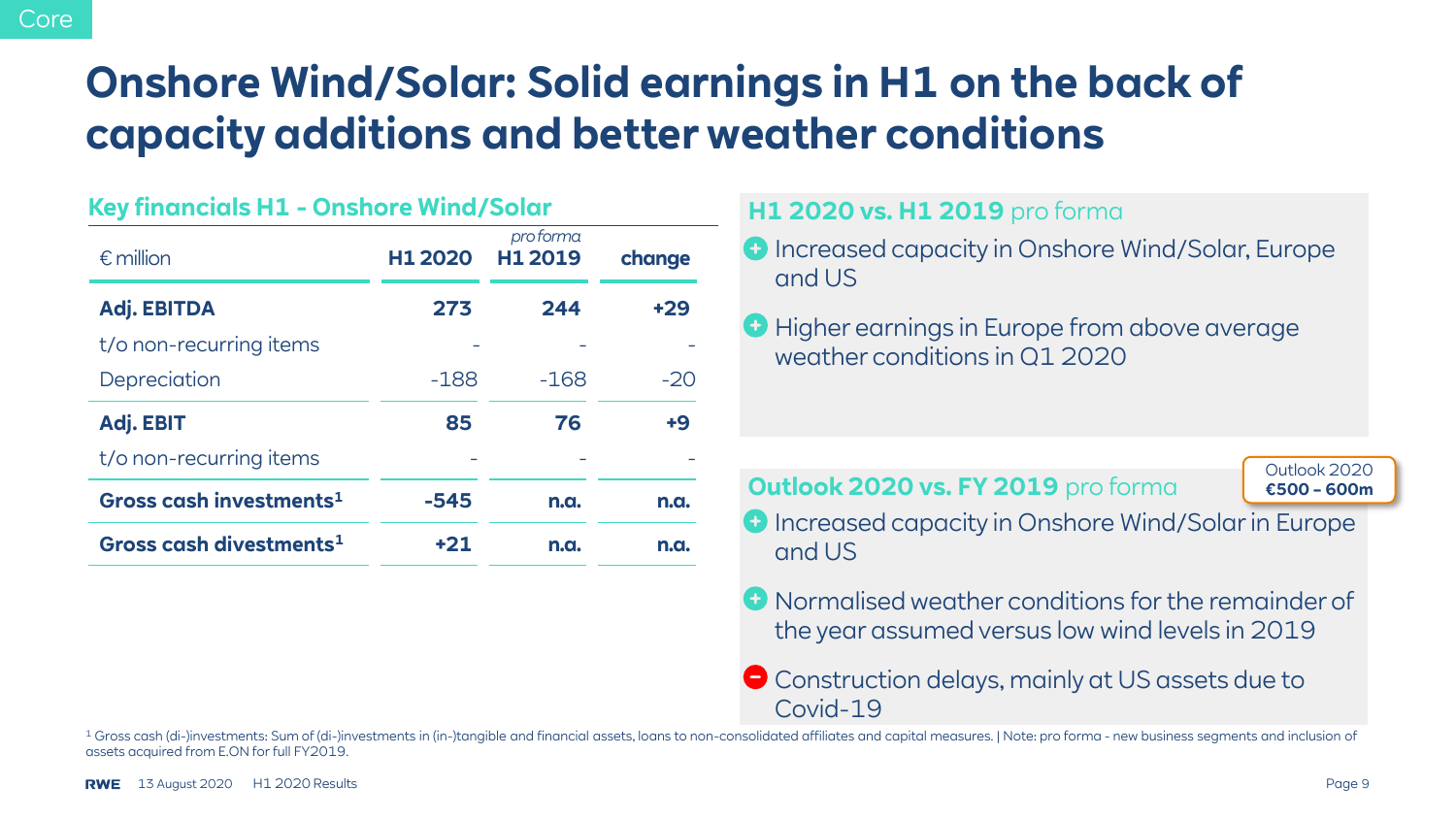### **Hydro/Biomass/Gas: Good H1 performance after a strong Q1**

|                                     | <u> Key financiais H1 - Hydro/Biomass/Gas</u> |                      |        |  |  |
|-------------------------------------|-----------------------------------------------|----------------------|--------|--|--|
| $\epsilon$ million                  | H1 2020                                       | pro forma<br>H1 2019 | change |  |  |
| <b>Adj. EBITDA</b>                  | 324                                           | 221                  | +103   |  |  |
| t/o non-recurring items             |                                               |                      |        |  |  |
| Depreciation                        | $-169$                                        | $-159$               | $-10$  |  |  |
| Adj. EBIT                           | 155                                           | 62                   | +93    |  |  |
| t/o non-recurring items             |                                               |                      |        |  |  |
| Gross cash investments <sup>1</sup> | -177                                          | n.a.                 | n.a.   |  |  |

**Key financials H1 - Hydro/Biomass/Gas**

### **H1 2020 vs. H1 2019** pro forma

 $\bullet$  Income from GB capacity payments (+ $\epsilon$ 74 million)<sup>2</sup>

**Outlook 2020 vs. FY 2019** pro forma

Outlook 2020 **€550 – 650m**

FY 2020 GB capacity payments of ~€160 million; 2019 includes one-off payment<sup>2</sup> for 2018 of €51 million

 $\ominus$  Fire at Eemshaven power plant leading to a temporary stoppage of biomass co-firing

<sup>1</sup> Gross cash (di-)investments: Sum of (di-)investments in (in-)tangible and financial assets, loans to non-consolidated affiliates and capital measures. | <sup>2</sup> Resumption of GB capacity payments in Q4 2019 after suspension. Revenues from GB capacity market amounted to €229 million in 2019 and included a one-off payment of €51 million for 2018. | Note: pro forma - new business segments. Former European Power, including hydro and biomass activities from innogy, excluding German hard coal activities and including 37.9% stake in Kelag.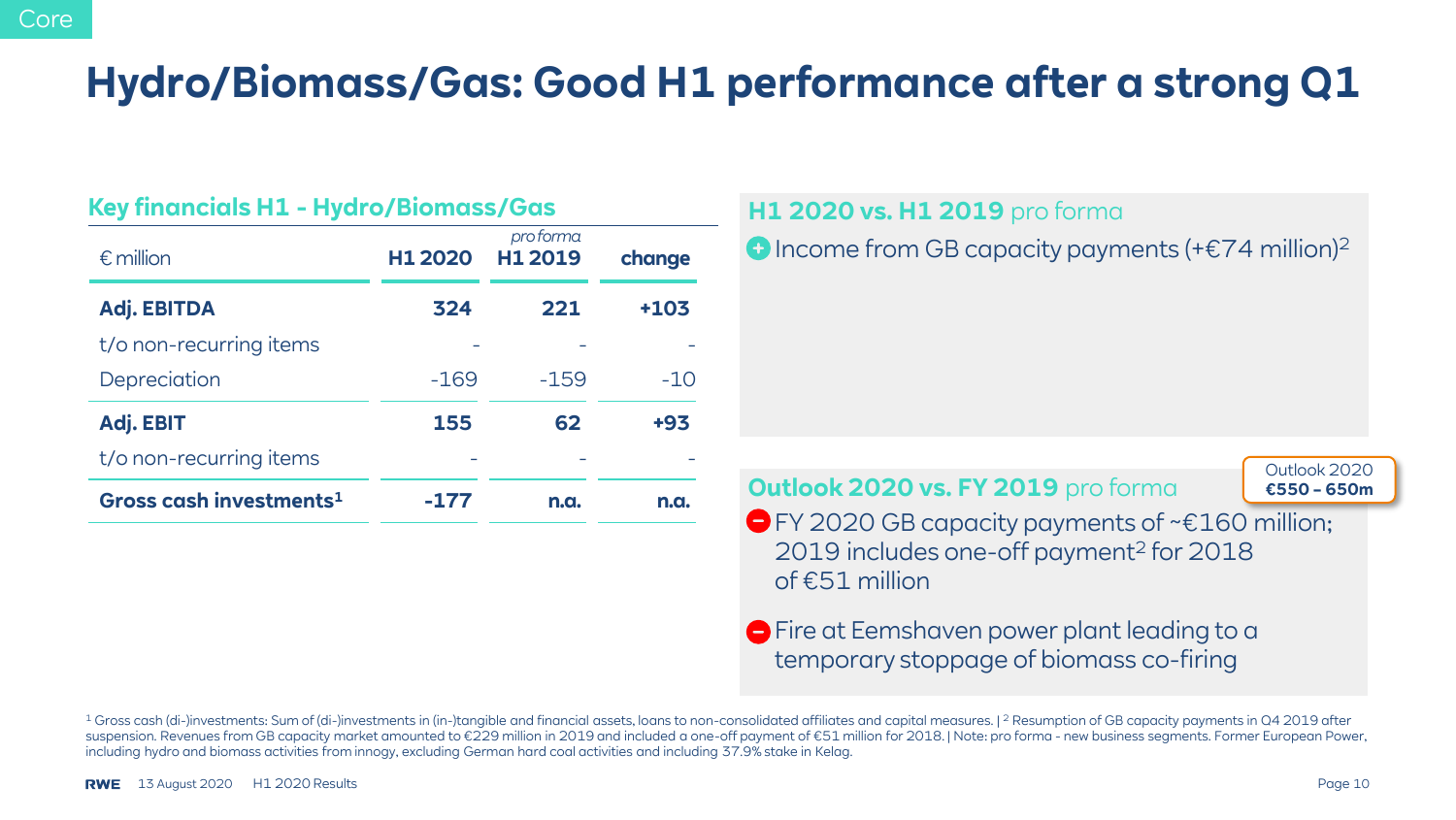### **Supply & Trading: Strong and robust trading performance in the first six months of the year**

#### **Key financials H1 - Supply & Trading**

| $\epsilon$ million                  | H1 2020 | pro forma<br>H1 2019 | change |
|-------------------------------------|---------|----------------------|--------|
| <b>Adj. EBITDA</b>                  | 322     | 461                  | $-139$ |
| t/o non-recurring items             |         |                      |        |
| Depreciation                        | $-22$   | $-20$                | $-2$   |
| Adj. EBIT                           | 300     | 441                  | $-141$ |
| t/o non-recurring items             |         |                      |        |
| Gross cash investments <sup>1</sup> | -30     | n.a.                 | n.a.   |

#### **H1 2020 vs. H1 2019** pro forma

**●** Strong trading performance as well as good result for gas & LNG business; however, earnings contribution below exceptionally high level in the previous year

#### **Outlook 2020 vs. FY 2019** pro forma

Outlook 2020 **€150 – 350m**

- Exceptionally high earnings contribution in 2019 due to outstanding trading performance and strong contribution from gas and LNG
- Long-term average earnings of ~ $\epsilon$ 250 million, including stable earnings contribution from gas storage

<sup>1</sup> Gross cash (di-)investments: Sum of (di-)investments in (in-)tangible and financial assets, loans to non-consolidated affiliates and capital measures. | Note: pro forma - new business segments. Includes gas storage activities acquired from E.ON for full FY2019.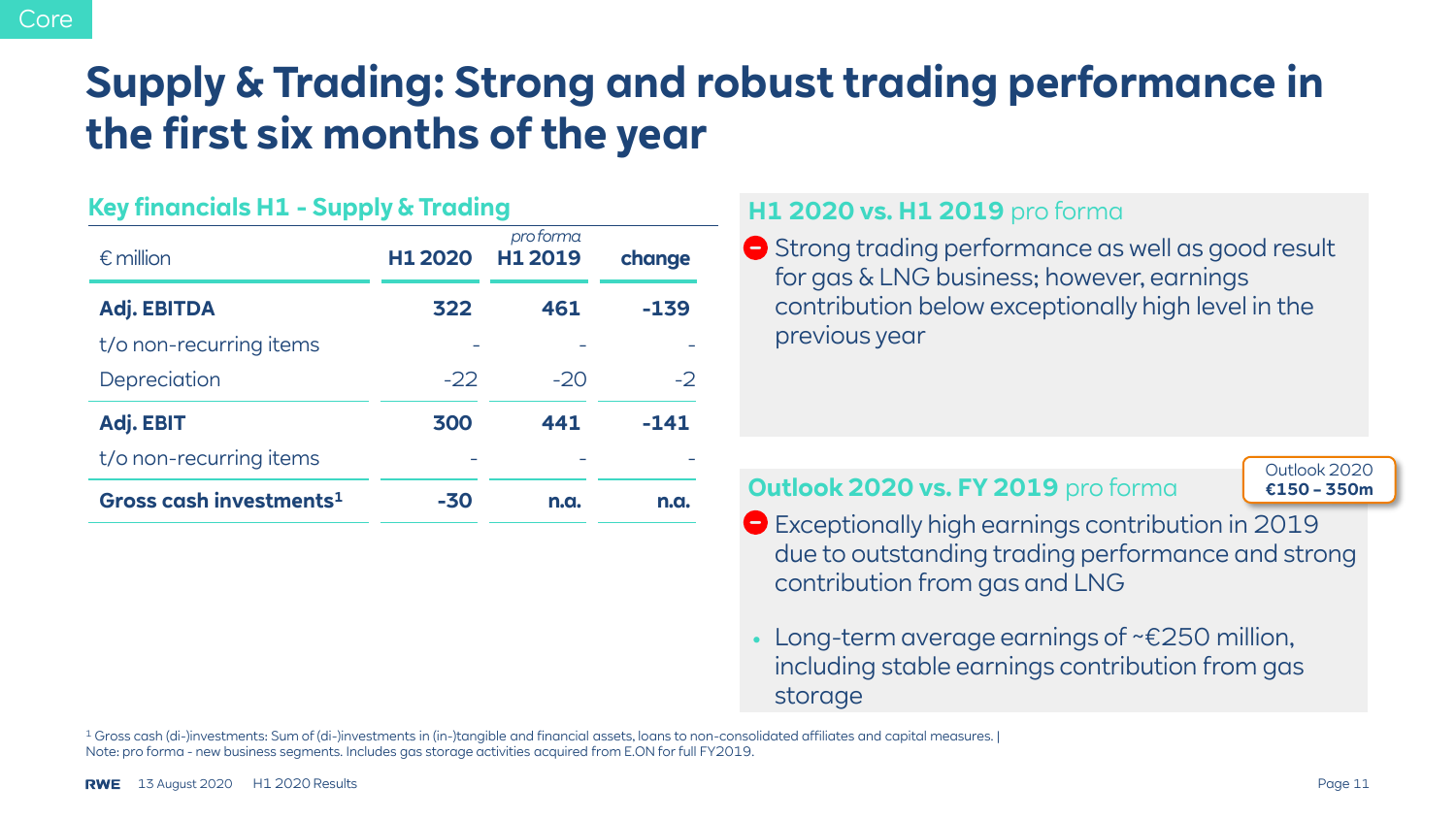### **Coal/Nuclear: Solid earnings on the strength of a good hedge performance**

#### **Key financials H1 - Coal/Nuclear**

| $\epsilon$ million                  |                                        | H1 2020 | pro forma<br>H1 2019 | change                    |
|-------------------------------------|----------------------------------------|---------|----------------------|---------------------------|
| <b>Adj. EBITDA</b>                  |                                        | 310     | 148                  | +162                      |
|                                     | t/o non-recurring items                |         |                      |                           |
| Depreciation                        |                                        | $-155$  | $-171$               | $+16$                     |
| Adj. EBIT                           |                                        | 155     | $-23$                | +178                      |
| t/o non-recurring items             |                                        |         |                      |                           |
| Gross cash investments <sup>1</sup> |                                        | $-77$   | n.a.                 | n.a.                      |
|                                     | Hedging outright position <sup>2</sup> |         | Volume <sup>3</sup>  | Hedge margin <sup>4</sup> |
| 2020                                | >90%                                   |         | 70-75 TWh            | $~\sim$ 27 €/MWh          |
| 2021e                               | >90%                                   |         | 70-75 TWh            | $~52 \text{ E/MWh}$       |
| 2022e                               | >90%                                   |         | 55-60 TWh            | $~52 \text{ E/MWh}$       |
| 2023e                               | >90%                                   |         | 40-45 TWh            | $~\sim$ 26 €/MWh          |
|                                     | Fully hedged /// Implicit fuel hedge   |         | Open position        | % Hedge ratio             |

#### **H1 2020 vs. H1 2019** pro forma

- **Higher realised generation margin for outright** position
- **P** Production plan updated after lignite phaseout agreement

**Outlook 2020 vs. FY 2019** pro forma

Outlook 2020 **€500 – 600m**

**Higher realised generation margin for outright** position, ~+3 EUR/MWh in 2020

**P** Production plan updated after lignite phaseout agreement

<sup>1</sup> Gross cash (di-) investments: Sum of (di-) investments in (in-) tangible and financial assets, loans to non-consolidated affiliates and capital measures. | <sup>2</sup> Outright: Lignite and Nuclear. | <sup>3</sup> Financial hedged volume. | 4 Hedge margin after carbon costs. CO<sub>2</sub> position financially hedged until end of 4<sup>th</sup> compliance period (2030). | Note: pro forma - new business segments. Former division Lignite & Nuclear plus German hard coal and nuclear minorities for full FY2019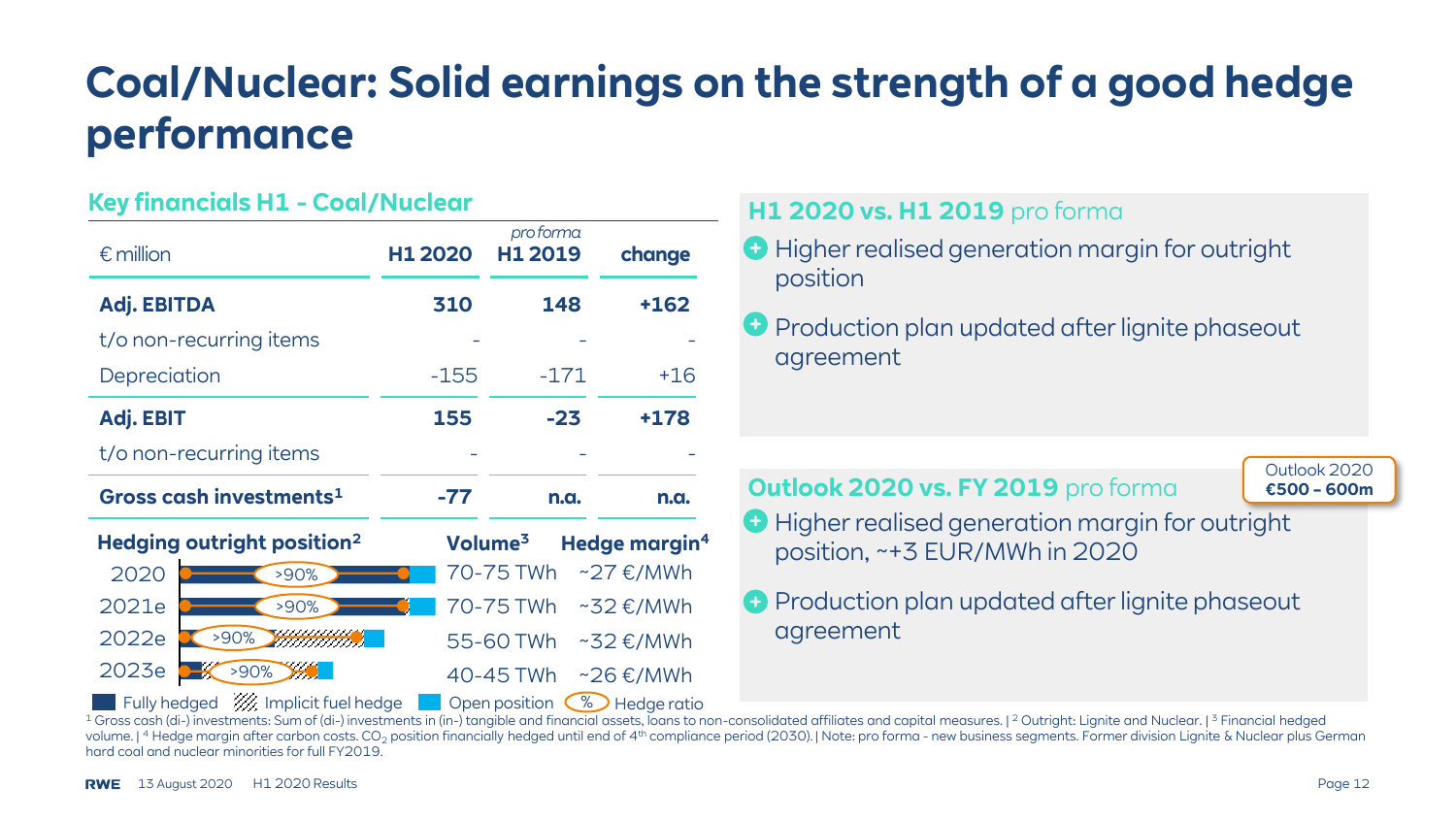### **Adj. net income of ~€0.8bn at solid level as a result of a very good operational performance in H1 2020**

#### **Adj. net income,** € million **H1 2020**



- Adj. EBITDA excludes non-operating result
- **Adj. financial result** includes E.ON dividend of €182 million as well as losses in financial asset portfolio from Q1 and negative mark-to-market valuation of FX derivatives. Financial result mainly adjusted for lower discount rates of mining provisions
- **Adjustments of tax** refer to a general tax rate of 15% in line with the expected mid-term tax level at RWE
- **Adj. minority interest** mainly for fully consolidated wind/solar projects, adjusted for minorities stemming from discontinued operations

<sup>1</sup> General tax rate of 15% for the planning horizon is based on a blended calculation of local tax rates, the use of loss carry forwards and low taxed dividend income, e.g. from E.ON and Amprion.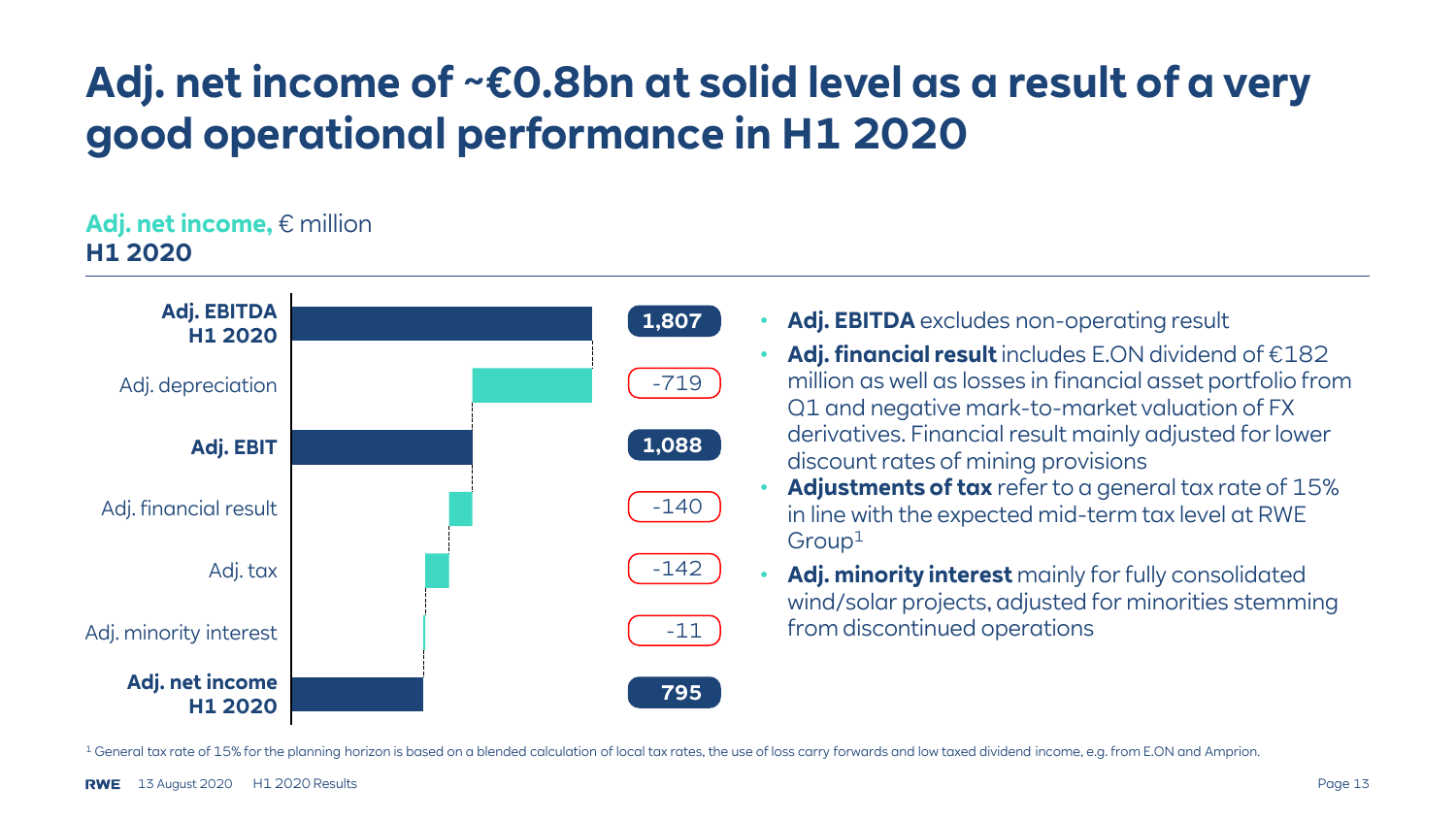### **Adj. operating cash flow tops €2bn mainly due to good adj. EBITDA**

#### **Reconciliation to adj. operating cash flow,** € million **H1 2020**



- **Changes in provisions** driven by legacy and restructuring provisions among others
- **Positive effects in 'Changes in operating working capital'** mainly from receipt of GB capacity market payments for the years 2018 (pro rata) and 2019 as well as reduction of gas inventories
- Positive **'Cash financial result'** as a result of E.ON dividend in Q2

<sup>1</sup> Excludes nuclear provisions since utilisation is not net debt effective and will be refinanced via financial debt.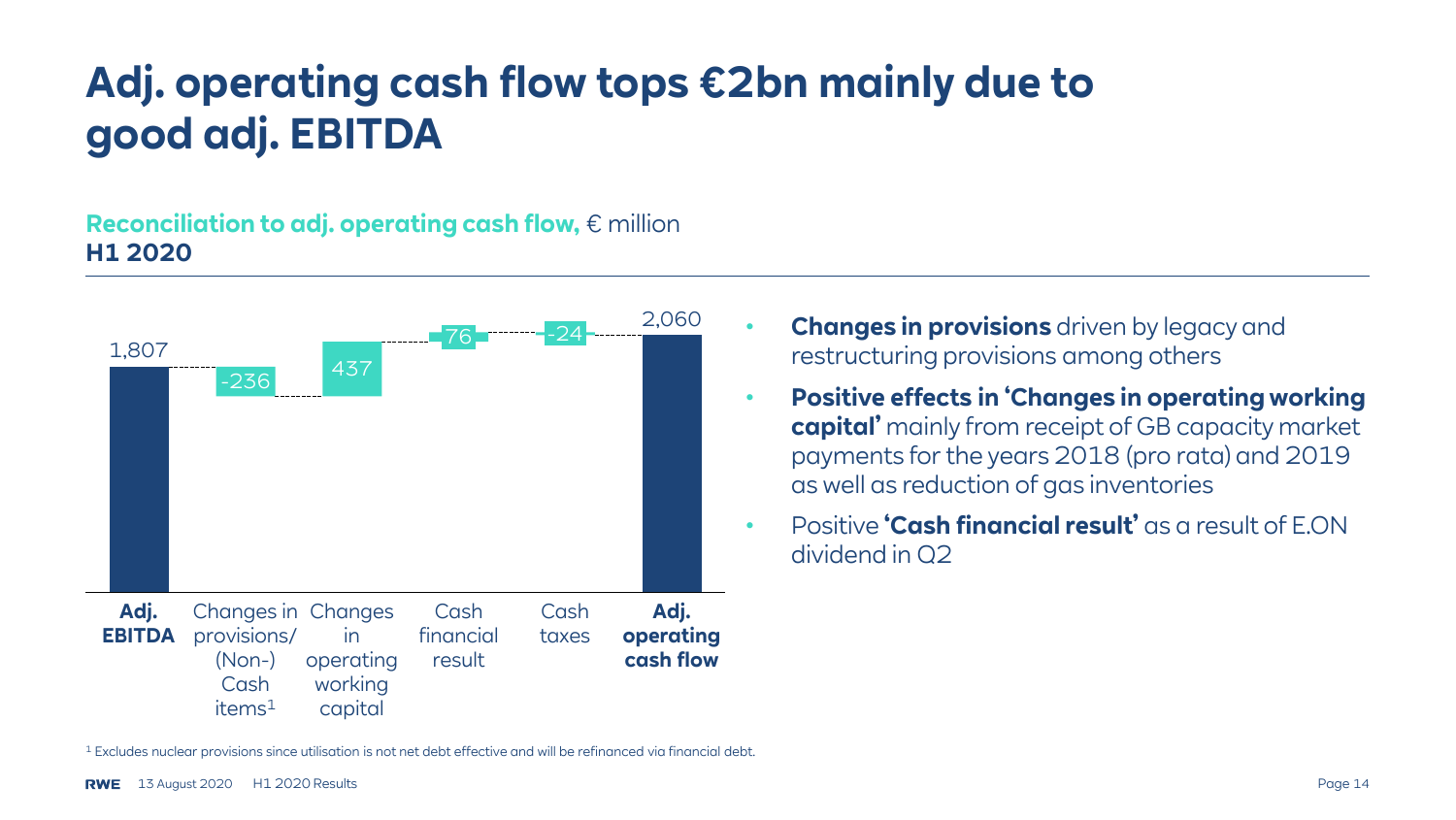### **Net debt increase since fiscal 2019 due to timing effects from hedging activities as expected**

#### **Development of net debt continuing operations,** € billion **H1 2020**



- RWE's dividend payment for fiscal 2019 after virtual AGM on 26 June 2020
- Timing effects from hedging such as variation margins and  $CO_2$  provisions of ~ $\epsilon$ 1bn in 'Other changes in net financial debt'
- Changes in provisions driven by a decrease in pension provisions and partly offsetting effect from wind provisions

<sup>&</sup>lt;sup>1</sup> Adjustment of approx. -€0.1bn from retroactive adjustment to the initial consolidation of the renewable energy business acquired from E.ON in 2019. | <sup>2</sup> Includes pension and wind provisions but excludes nuclear provisions as they are not part of adj. operating cash flow. | Note: Rounding differences may occur.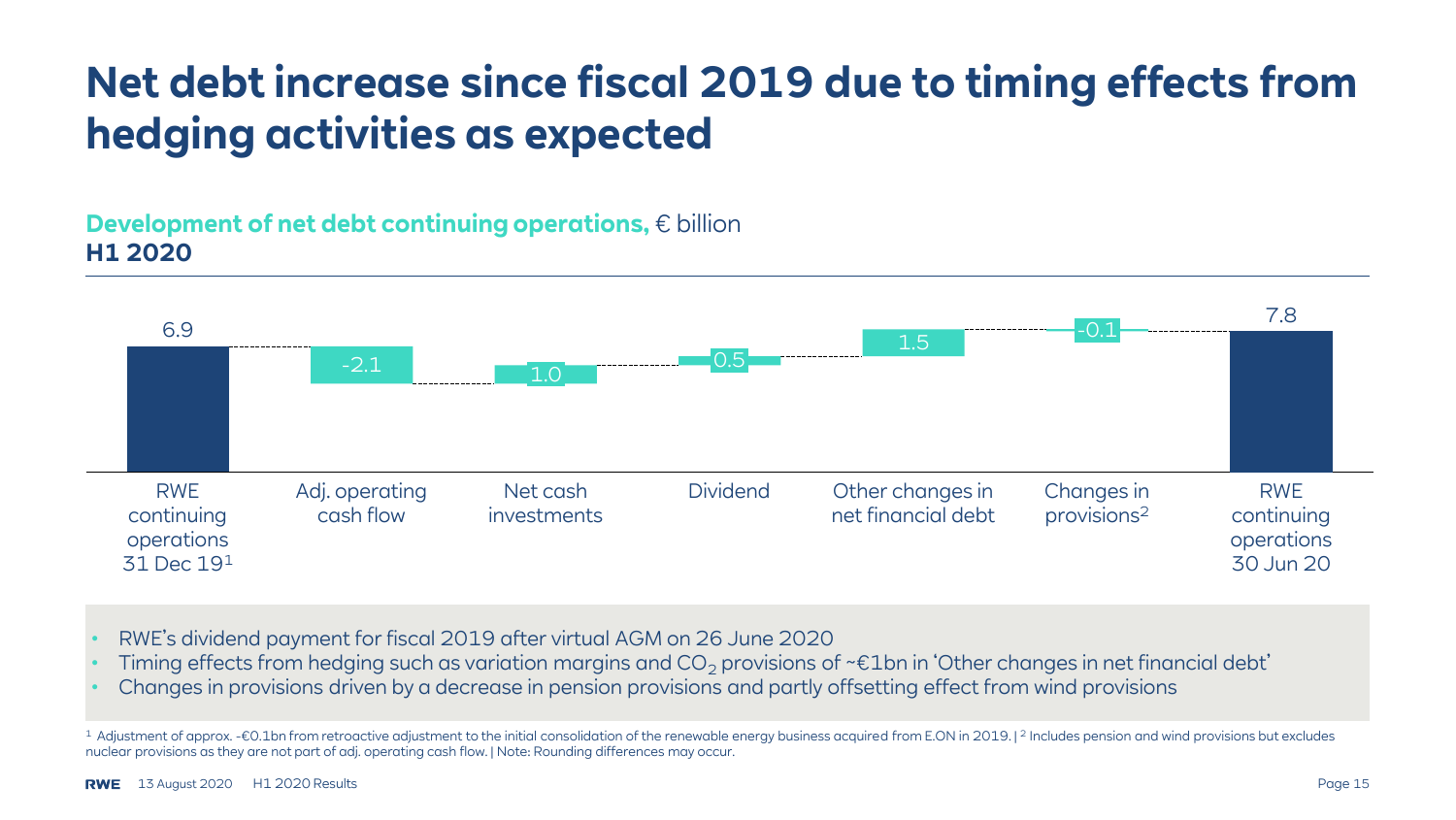### **Outlook for fiscal year 2020**

| <b>Core adj. EBITDA:</b>      | $E$ 2.15 - 2.45bn     |
|-------------------------------|-----------------------|
| <b>Adj. EBITDA RWE Group:</b> | $\sim$ £2.7 – 3.0bn   |
| Adj. EBIT:                    | $\sim$ £1.2 – 1.5bn   |
| Adj. net income:              | $~5$ - £0.85 - 1.15bn |
| <b>Dividend target:</b>       | €0.85 per share       |

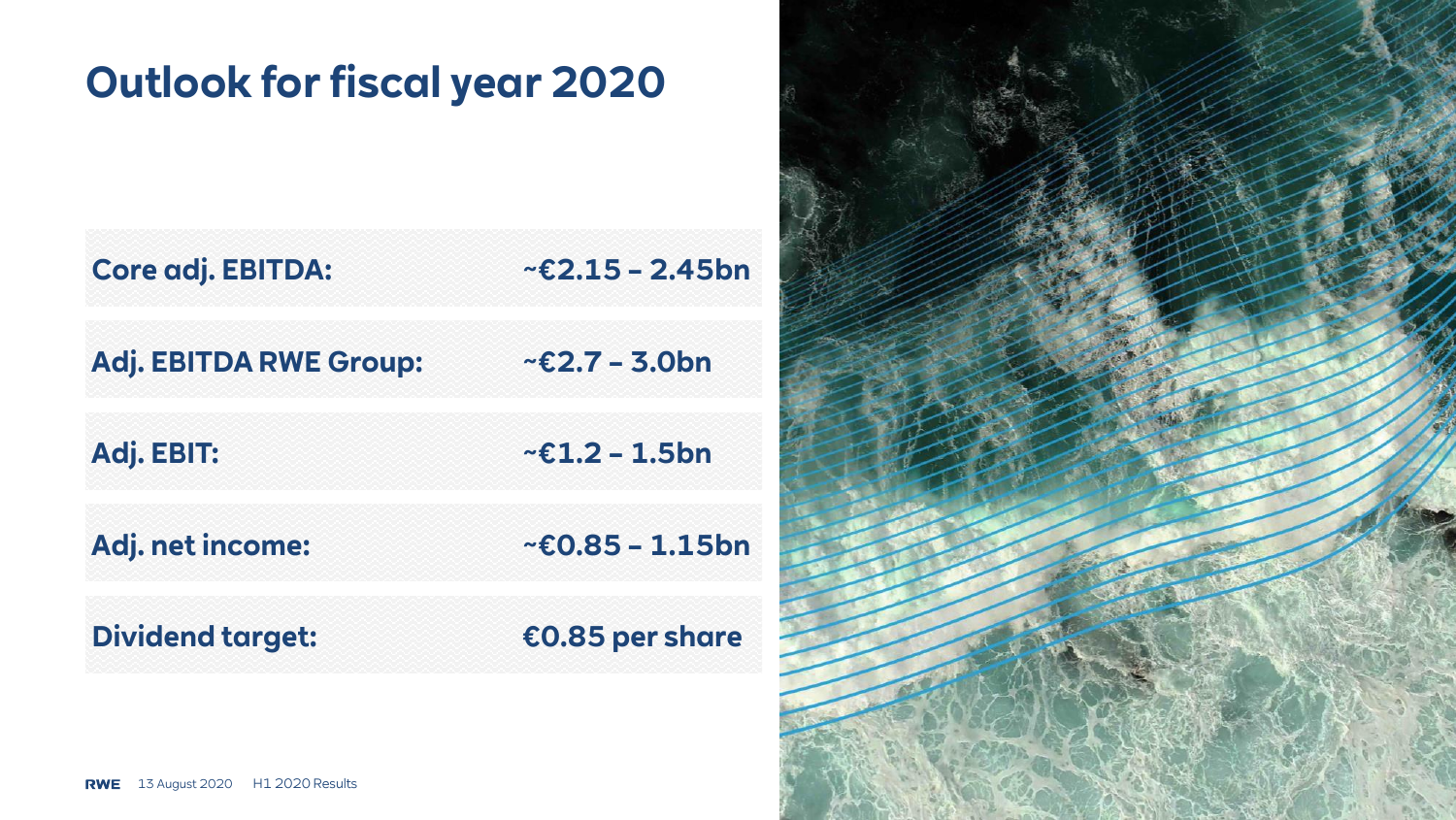# **Appendix**

**RWE** 13 August 2020 H1 2020 Results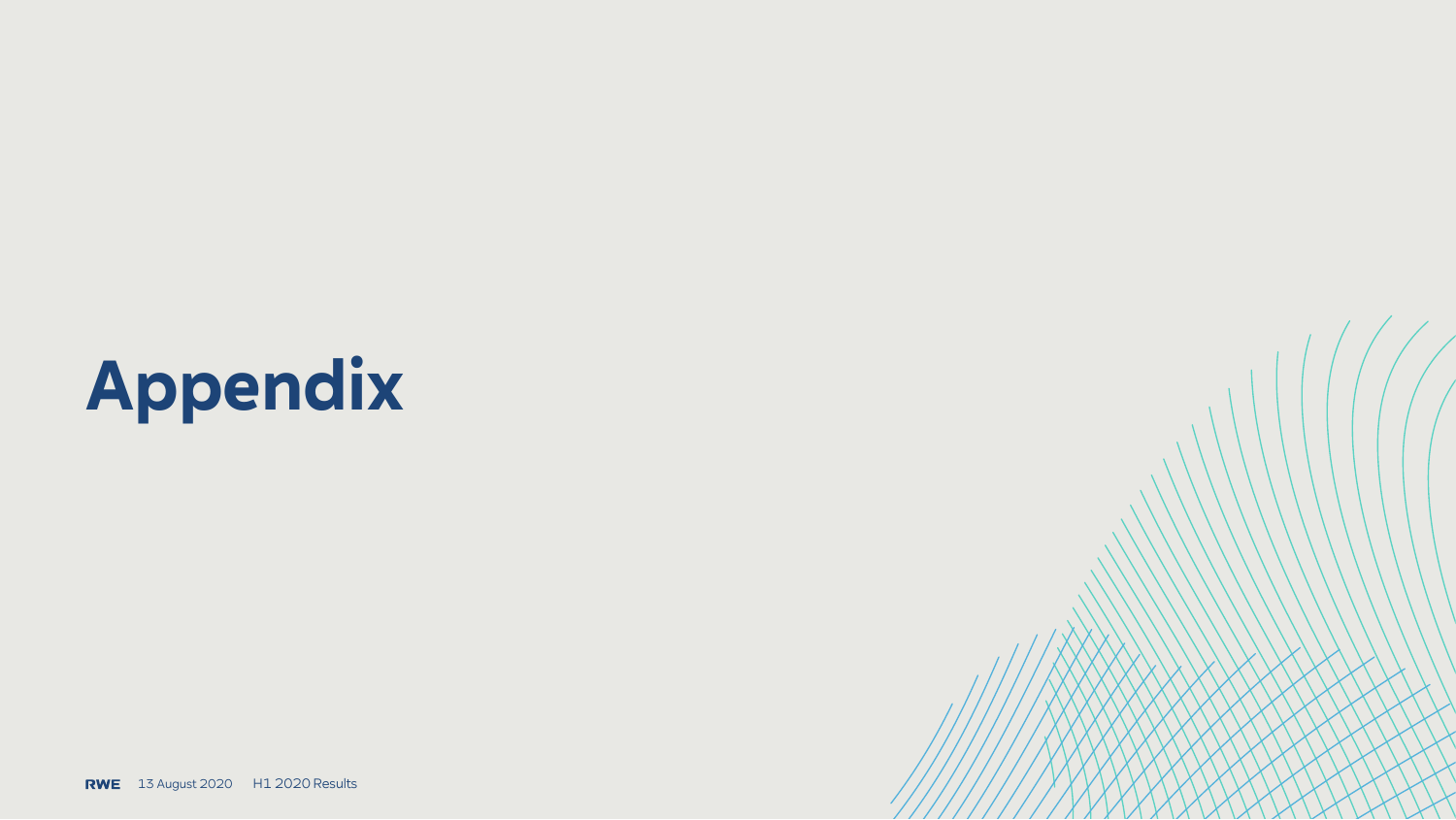### **Reconciliation to adj. net income**

|                                                          | H1 2020         |             |                 |
|----------------------------------------------------------|-----------------|-------------|-----------------|
| $(E \text{ million})$                                    | Reported        | Adjustments | Adjusted        |
| Adj. EBITDA                                              | 1,807           | <b>COL</b>  | 1,807           |
| Depreciation                                             | $-719$          |             | $-719$          |
| Adj. EBIT                                                | 1,088           | $\sim$      | 1,088           |
| Non-operating result                                     | 662             | $-662$      |                 |
| <b>Financial result</b>                                  | $-304$          | $+164$      | $-140$          |
| <b>Income from continuing</b><br>operations before taxes | 1,446           | $-498$      | 948             |
| Taxes on income<br>(Tax rate)                            | $-449$<br>(31%) | $+307$      | $-142$<br>(15%) |
| <b>Income of continuing operations</b>                   | 997             | $-191$      | 806             |
| Income of discontinued operations                        | 50              | $-50$       |                 |
| <b>Income, of which</b>                                  | 1,047           | $-241$      | 806             |
| Minority interest                                        | $+37$           | $-26$       | 11              |
| Net income <sup>1</sup>                                  | 1,010           | $-215$      | 795             |

<sup>1</sup> Income attributable to RWE AG shareholders. | Note: Rounding differences may occur.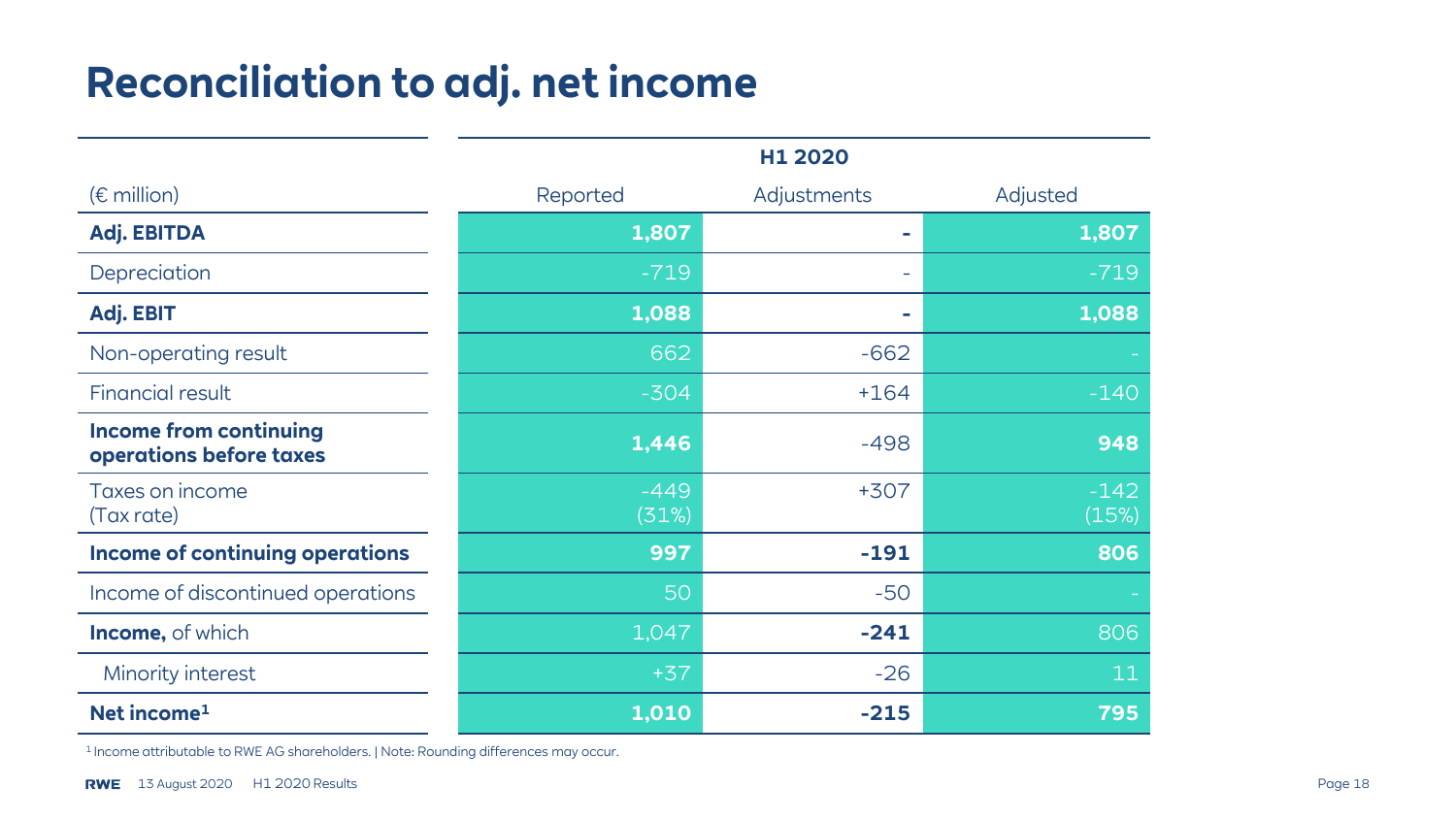### **Economic net debt**

#### **Net debt <sup>1</sup>**

| $(\epsilon$ million)                                          | 30 Jun 2020 | 31 Dec 2019 | $+/-$          |
|---------------------------------------------------------------|-------------|-------------|----------------|
| Cash and cash equivalents                                     | 3,381       | 3,192       | 189            |
| Marketable securities                                         | 2,579       | 3,523       | $-944$         |
| Other financial assets                                        | 2,798       | 2,383       | 415            |
| <b>Financial assets</b>                                       | 8,758       | 9,098       | $-340$         |
| Bonds, other notes payable, bank debt, commercial paper       | 2,458       | 2,466       | -8             |
| Hedging of bond currency risk                                 | 6           | 7           | $-1$           |
| Other financial liabilities                                   | 3,893       | 3,147       | 746            |
| <b>Financial liabilities</b>                                  | 6,357       | 5,620       | 737            |
| Minus 50% of the hybrid capital recognised as debt            | $-560$      | $-562$      | $\overline{2}$ |
| Net financial assets (including correction of hybrid capital) | 2,961       | 4,040       | $-1,079$       |
| Provisions for pensions and similar obligations               | 3,509       | 3,446       | 63             |
| Surplus of plan assets over benefit obligations               | $-406$      | $-153$      | $-253$         |
| Provisions for nuclear waste management                       | 6,600       | 6,723       | $-123$         |
| Provisions for dismantling wind farms                         | 1,043       | 951         | 92             |
| <b>Net debt of continuing operations</b>                      | 7,785       | 6,927       | 858            |

#### **New definition**

- Net debt no longer contains mining provisions, which essentially cover our obligations to recultivate opencast mining areas
- Assets, we use to cover these provisions are also not part of the net debt, e.g. €2.6 bn claim against the state for damages arising from the lignite phaseout

1 New definition of net debt. | Note: Adjustment of approx. -€0.1bn from retroactive adjustment to the initial consolidation of the renewable energy business acquired from E.ON in 2019. Previously net debt of €7.0bn as of 31 Dec 2019.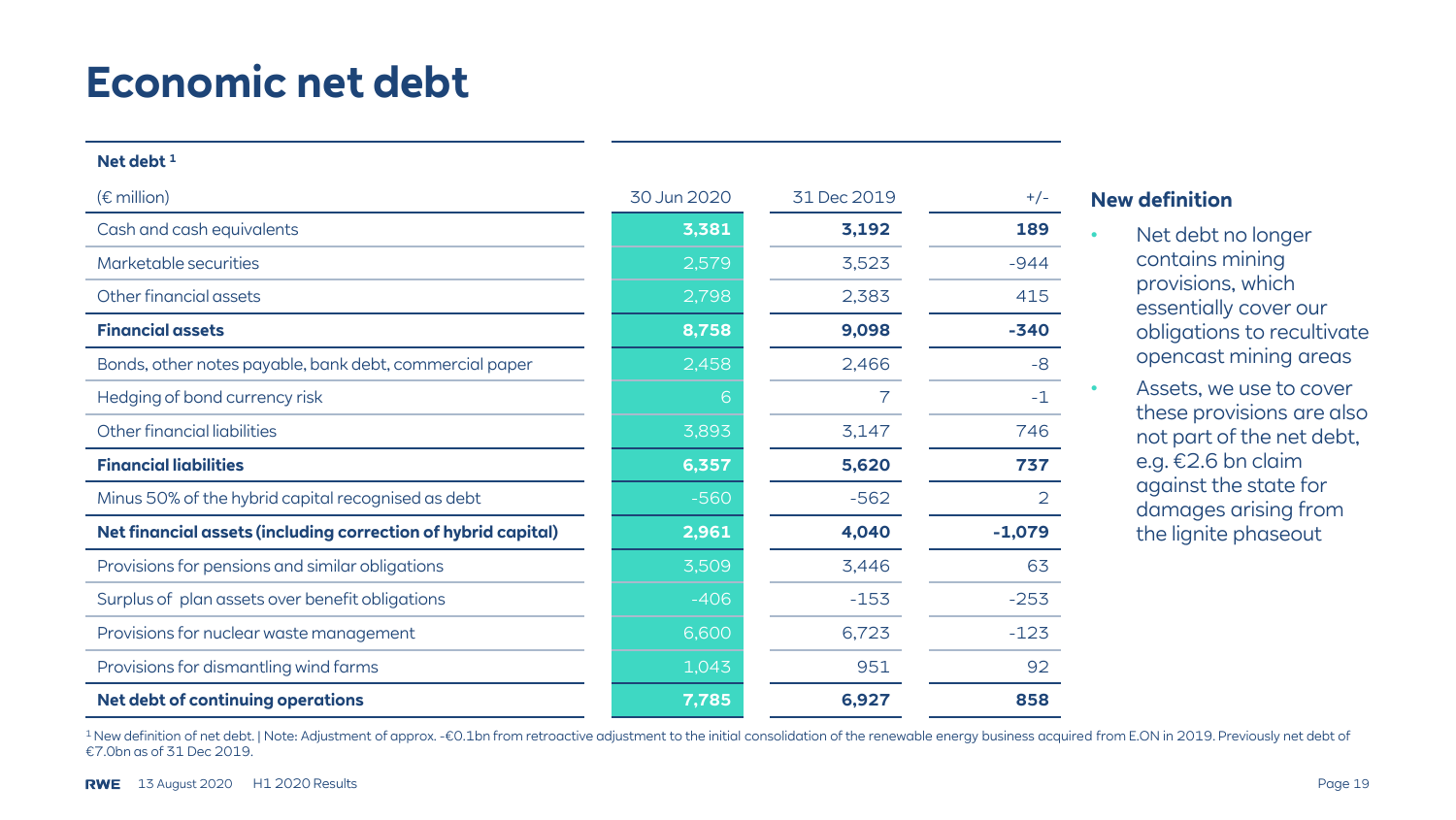### **Key sensitivities to our planning assumptions for FY2020**

| <b>Driver</b>        | <b>Segment</b>                       | <b>Type</b>    | <b>Sensitivity</b>       | Group impact <sup>1</sup>                         |
|----------------------|--------------------------------------|----------------|--------------------------|---------------------------------------------------|
| <b>Wind levels</b>   | Offshore Wind                        | P&L            | +/- 10% production       | $+/- \epsilon$ 150 million                        |
|                      | <b>Onshore Wind/Solar</b>            | P&L            | +/- 10% production       | $+/- \text{\textsterling}100$ million             |
| Power prices         | Offshore Wind and Onshore Wind/Solar | <b>P&amp;L</b> | $+/- 10%$                | $+/- \text{\textsterling}60$ million <sup>2</sup> |
| Main f/x (USD & GBP) | <b>RWE Group</b>                     | <b>P&amp;L</b> | $+/- 10%$                | $+/- \epsilon$ 125 million                        |
| $CO2$ prices         | <b>RWE Group</b>                     | <b>P&amp;L</b> | $+/- €1/t$               | Hedged until 2030                                 |
| Pension provisions   | <b>RWE Group Germany</b>             | B/S            | $+/- 0.1\%$ <sup>3</sup> | -€150/+€170 million <sup>4</sup>                  |
|                      | <b>RWE Group abroad</b>              | B/S            | $+/- 0.1\%$ <sup>3</sup> | - $E90/+E100$ million <sup>4</sup>                |
| Nuclear provisions   | <b>RWE Group</b>                     | B/S            | $+/- 0.1\%$ <sup>3</sup> | $-$ /+ $\epsilon$ 50 million                      |
| Mining provisions    | <b>RWE Group</b>                     | B/S            | $+/- 0.1\%$ <sup>3</sup> | $-$ /+ $£140$ million                             |

1All figures are rounded numbers. P&L figures refer to adjusted EBITDA. | 2 Earnings impact on unhedged position. For 2020 we have already hedged a significant amount of our merchant production volumes. | <sup>3</sup> Change in real discount rate (net effect from change in nominal discount rate and escalation rate). |<sup>4</sup> Gross effect of changes in present value of defined benefit obligations. No offsetting effect from development of plan assets included. | Note: as of end of Nov 2019.